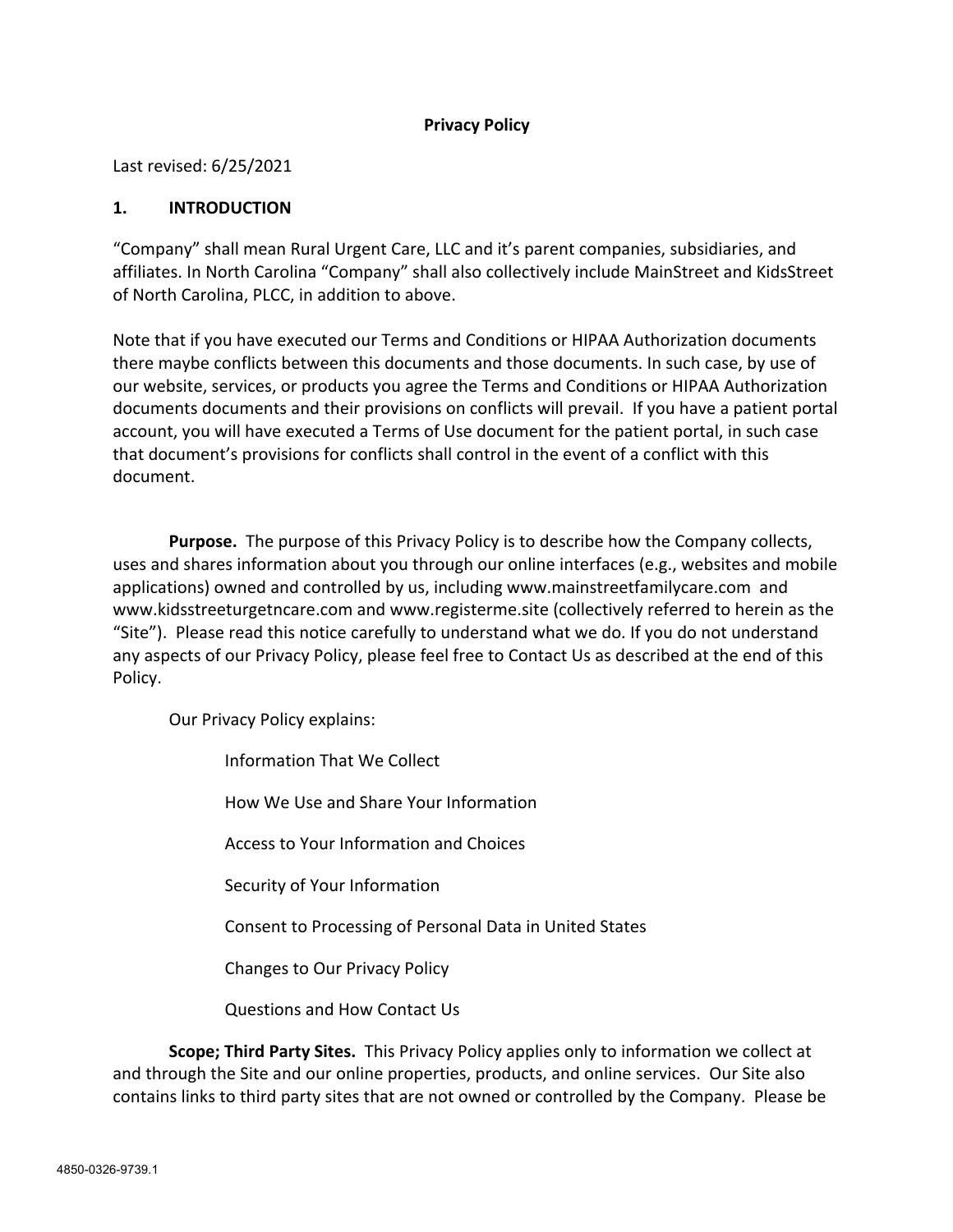aware that we are not responsible for the privacy practices of such other sites. We encourage you to be aware when you leave our Site and to read the privacy statements of each and every website that collects personal information.

**Other Privacy Policies.** For information about how the Company collects, uses and shares your health and medical information, please refer to the appropriate Notice of Privacy Practices.

**Other Terms.** Please note that your use of our Site, our Clinics, and our Services is also subject to our Terms of Use and, if you are doing a visit (at a clinic or virtual) with us, our Terms and Conditions and HIPPA Authorization.

# **2. INFORMATION THAT WE COLLECT**

## **Information You Provide to Us**

We collect information you provide to us, for example when you create or modify your account, register to use our Site, purchase products or services from us, request information from us, contact customer support, or otherwise communicate with us. This information may include your name; address; billing address; shipping address; email address; telephone number; credit card, debit card number or bank account number (solely for payment purposes); date of birth; Social Security number; driver's license number; health information and medical history; racial or ethnic origin; sexual orientation or preferences; and other information you choose to submit to us. If you are doing a visit (in person or virtual) with us and have registered online for the visit, you ae also subject to the Terms and Conditions and HIPAA Authorization you agree to as part of that process. If you are subject to those terms, be sure to read them carefully as they also contain information on our privacy polices and your privacy rights.

# **Cookies; Information We Collect Automatically Through Your Use of our Site or electronic tools**

We and our service providers use cookies, web beacons, and other technologies to receive and store certain types of information whenever you interact with our Site through your computer or mobile device. A cookie is a small file containing a string of characters that is sent to your computer when you visit a website. When you visit the Site again, the cookie allows the Site to recognize your browser. Cookies may store unique identifiers, user preferences and other information. You can reset your browser to refuse all cookies or to indicate when a cookie is being sent. However, some Site features or services may not function properly without cookies. We use cookies to improve the quality of our service, including for storing user preferences, and tracking user trends. We may also use you location data, Bluetooth and wifi data and beacons, mobile or device identifiers, signals, and other information we can collect.

# **No Information from Children Under Age 13**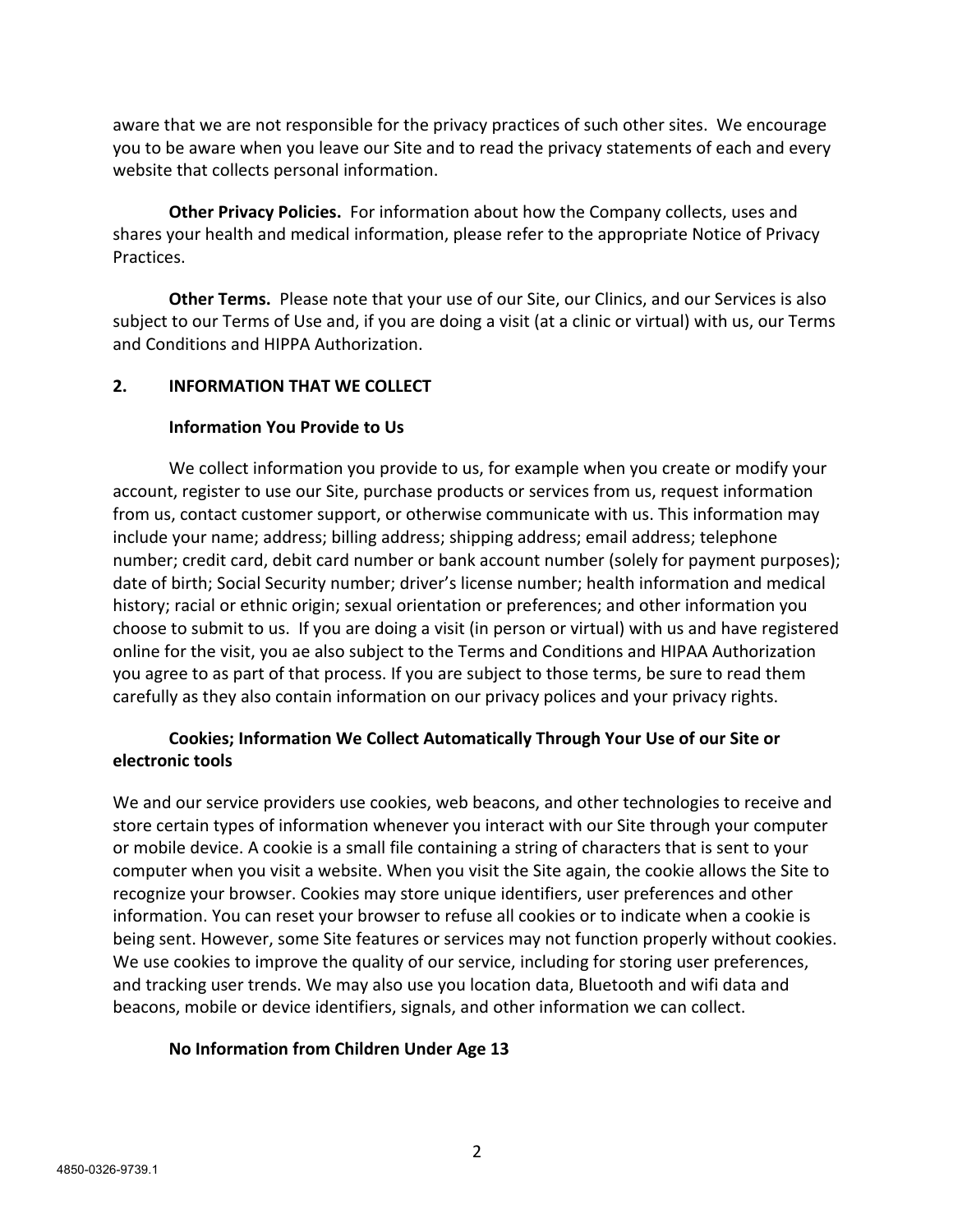If you are under the age of 13, please do not attempt to register with us at our Site or provide any personal information about yourself to us in any other way. If we learn that we have collected personal information from a child under the age of 13 for other than reason appropriate to the provision of our services (such as Medical), we will promptly delete that information. If you believe we have collected personal information from a child under the age of 13, please Contact Us as given below or call us at 256-854-9989.

#### **HOW WE USE AND SHARE YOUR INFORMATION**

**To Provide Products, Services, and Information.** We collect information from you in order to provide the services available through our Site, including the facilitation of the delivery of services; register and service your online account; provide information that you request from us; contact you about your orders; process credit card and debit card transactions; and send you promotional materials or advertisements about our products and services, as well as new features and offerings.

**Sharing with Third Parties.** We may provide information to third party service providers that help us operate and manage our Site, process orders, and fulfill and deliver products and services that you purchase from us. These service providers will have access to your personal information in order to provide these services.

**Your Consent.** In addition to the sharing described elsewhere in this Policy, we will share, and potentially sell, your personal information with companies, organizations or individuals outside of the Company and you are providing us your consent to do so.

**Legal Proceedings.** We will share personal information with third party companies, organizations or individuals outside of the Company if we have a good-faith belief that access, use, preservation or disclosure of the information is reasonably necessary to:

• Meet any applicable law, regulation, subpoena, legal process or enforceable governmental request.

- Enforce applicable Terms of Use, including investigation of potential violations.
- Detect, prevent, or otherwise address fraud, security or technical issues.

• Protect against harm to the rights, property or safety of the Company, our users, customers or the public as required or permitted by law.

**Transfer in the Event of Sale or Change of Control.** If the ownership of all or substantially all of our business changes or we otherwise transfer assets relating to our business or the Site to a third party, such as by merger, acquisition, bankruptcy proceeding or otherwise, we may transfer or sell your personal information to the new owner.

### **3. ACCESS TO YOUR INFORMATION AND CHOICES**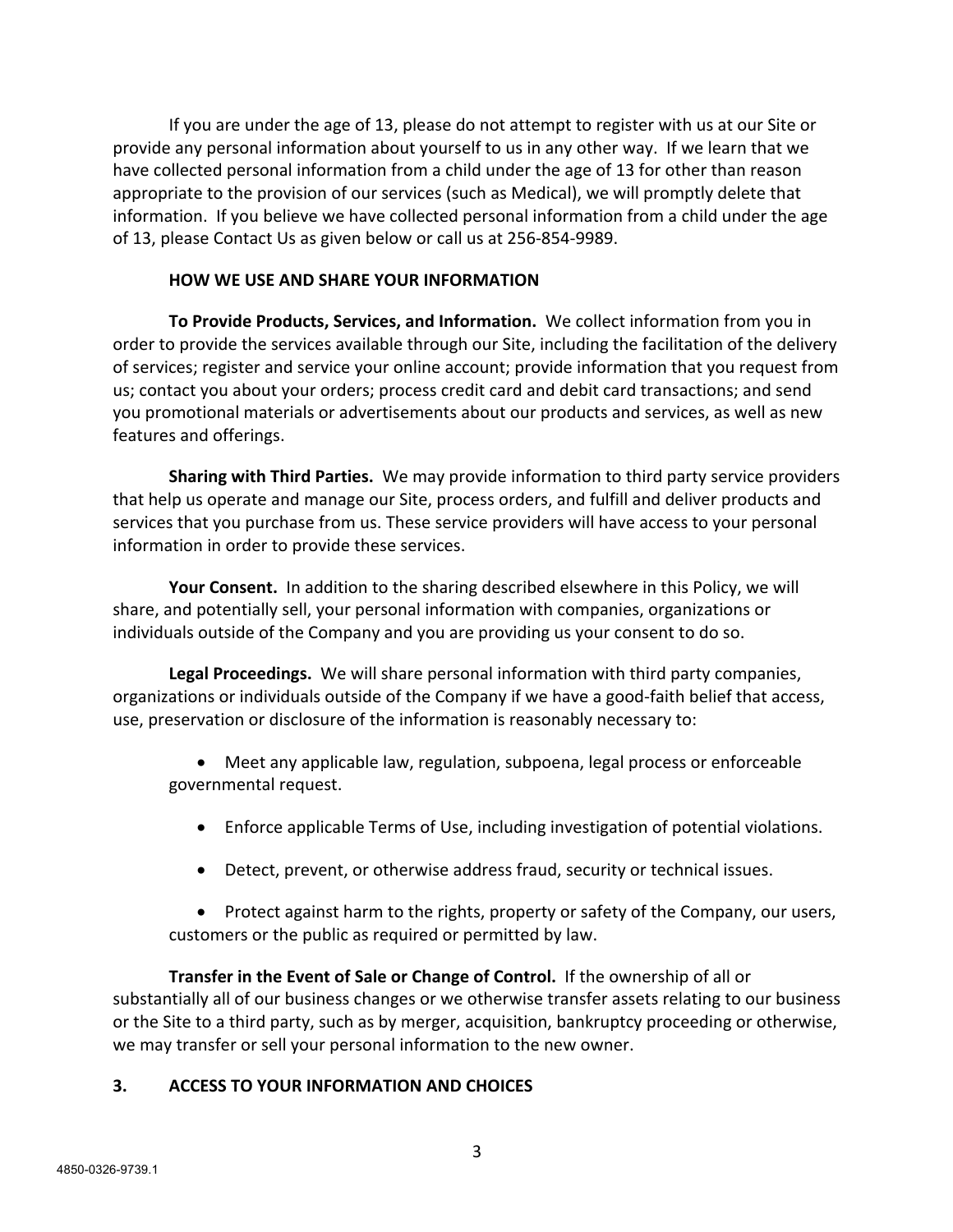You can access certain information we have relating to your online account by signing into your account (if you have one) and going to the Profile Settings section of your account (if you have one). If you have questions about personal information we have about you or need to update your information, you can Contact Us as given below or call us at 256-854-9989. Expect as you have otherwise agreed in our Terms of Use or Terms and Conditions or HIPAA Authorization, to the extent it is required by law, you can opt-out of receiving marketing and promotional emails from the Company by using the opt-out or unsubscribe feature contained in the emails and texts. You agree that we may call, text, or email you at any time for clinical, operational, and marketing purposes.

## **4. SECURITY OF YOUR INFORMATION**

We use industry standard physical, technical and administrative security measures and safeguards to protect the confidentiality and security of your personal information. However, since the Internet is not a 100% secure environment, we cannot guarantee, ensure, or warrant the security of any information you transmit to us. There is no guarantee that information may not be accessed, disclosed, altered, or destroyed by breach of any of our physical, technical, or managerial safeguards. It is your responsibility to protect the security of your login information. Please note that emails and other communications you send to us through our Site are not encrypted, and we strongly advise you not to communicate any confidential information through these means.

## **5. CONSENT TO PROCESSING OF PERSONAL DATA IN UNITED STATES**

Our Sites and Services are not intended for and are not directed to residents of the European Union. By using and accessing our Site, users who reside or are located in countries outside of the United States agree and consent to the transfer to and processing of personal information on servers located outside of the country where they reside, and that the protection of such information may be different than required under the laws of their residence or location.

### **6. CHANGES TO OUR PRIVACY POLICY**

Our Privacy Policy may change from time to time. We may reduce your rights under this Privacy Policy without your consent in accordance with applicable law, and by using our Site or Services you agree that we may do so. We will not notice you of any changes. You are expected to review our privacy policy from time to time to stay up to date.

# **7. QUESTIONS AND HOW TO CONTACT US**

If you have any questions, concerns, complaints or suggestions regarding our Privacy Policy or otherwise need to contact us, please Contact Us as given below *or* us at 256-854-9989, or contact us by US postal mail at the following address:

Rural Urgent Care, LLC